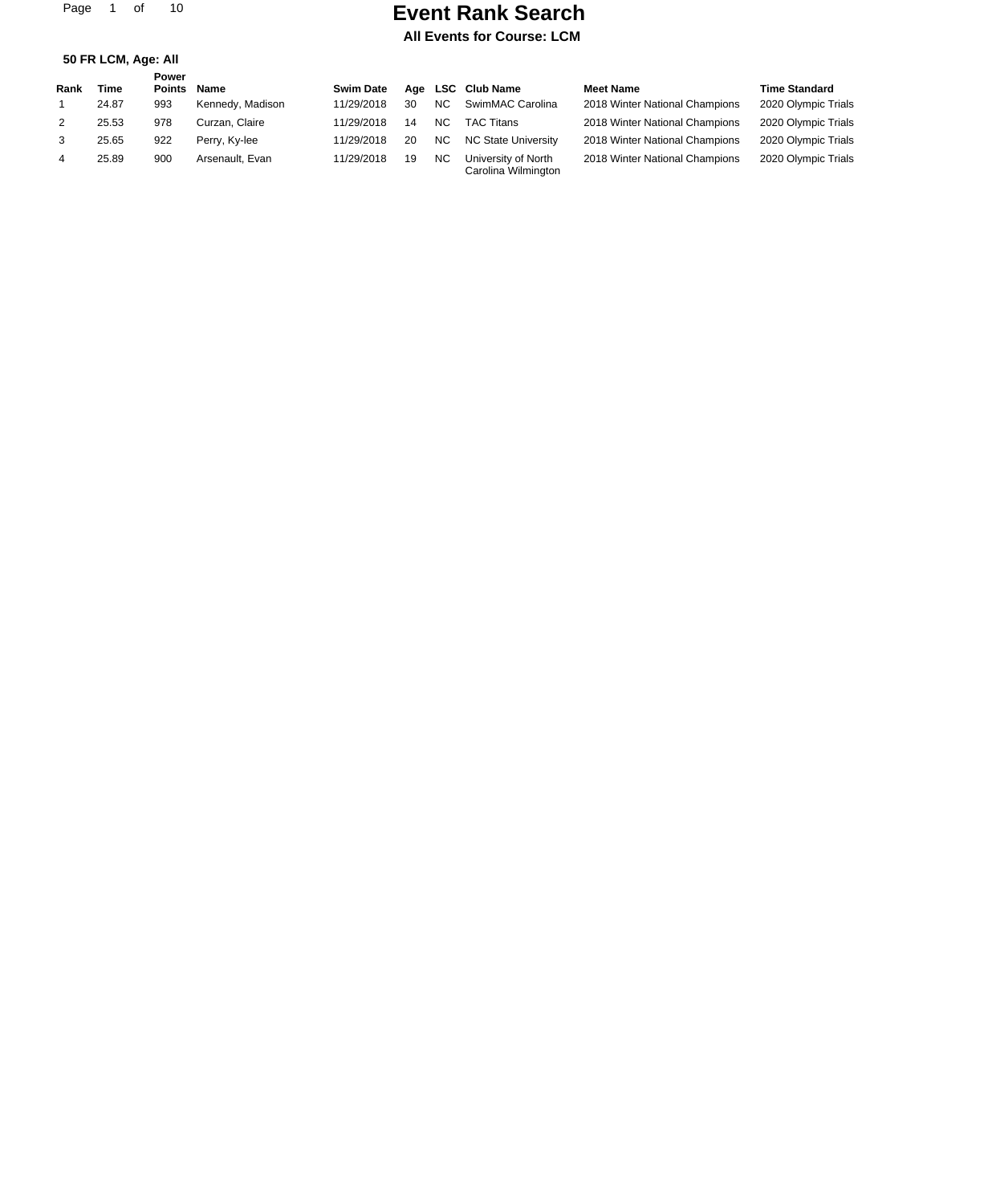Page 2 of 10

**400 FR LCM, Age: All**

# **Event Rank Search**

|      |             | Power  |                  |            |     |      |                   |                                |                      |
|------|-------------|--------|------------------|------------|-----|------|-------------------|--------------------------------|----------------------|
| Rank | <b>Time</b> | Points | <b>Name</b>      | Swim Date  |     |      | Age LSC Club Name | <b>Meet Name</b>               | <b>Time Standard</b> |
|      | 4:11.52     | 931    | Twichell. Ashlev | 11/29/2018 | -29 | NC . | TAC Titans        | 2018 Winter National Champions | 2020 Olympic Trials  |
|      | 4:15.52     | 882    | Hassler, Julia   | 11/29/2018 | 25  | NC . | Wolfpack Elite    | 2018 Winter National Champions | 2020 Olympic Trials  |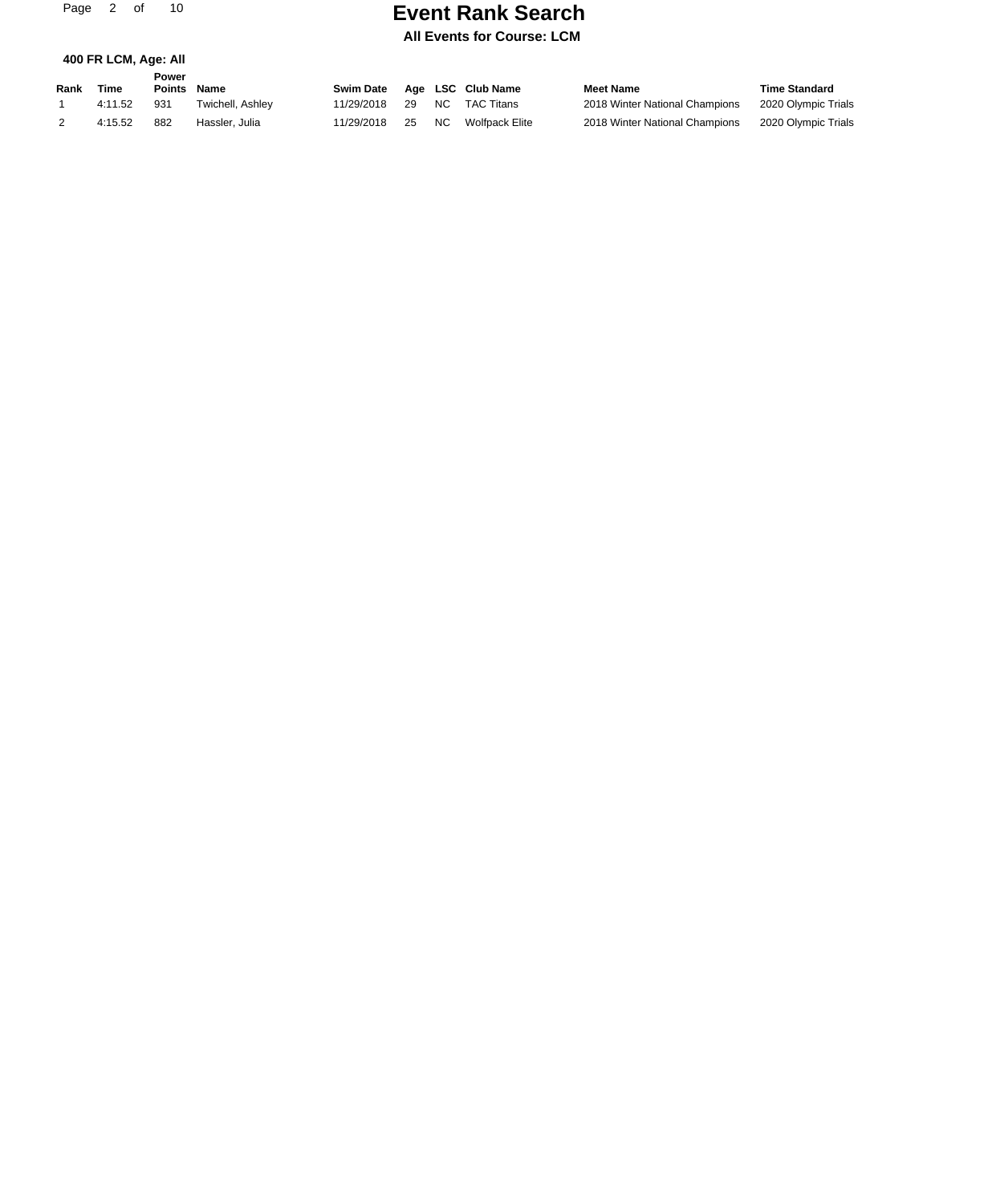Page 3 of 10

**800 FR LCM, Age: All**

# **Event Rank Search**

|      |         | Power  |                  |            |     |      |                   |                                |                      |
|------|---------|--------|------------------|------------|-----|------|-------------------|--------------------------------|----------------------|
| Rank | Time    | Points | Name             | Swim Date  |     |      | Age LSC Club Name | <b>Meet Name</b>               | <b>Time Standard</b> |
|      | 8:28.16 | 979    | Twichell. Ashlev | 11/28/2018 | -29 | NC . | TAC Titans        | 2018 Winter National Champions | 2020 Olympic Trials  |
|      | 8:45.04 | 886    | Hassler, Julia   | 11/28/2018 | 25  | NC . | Wolfpack Elite    | 2018 Winter National Champions | 2020 Olympic Trials  |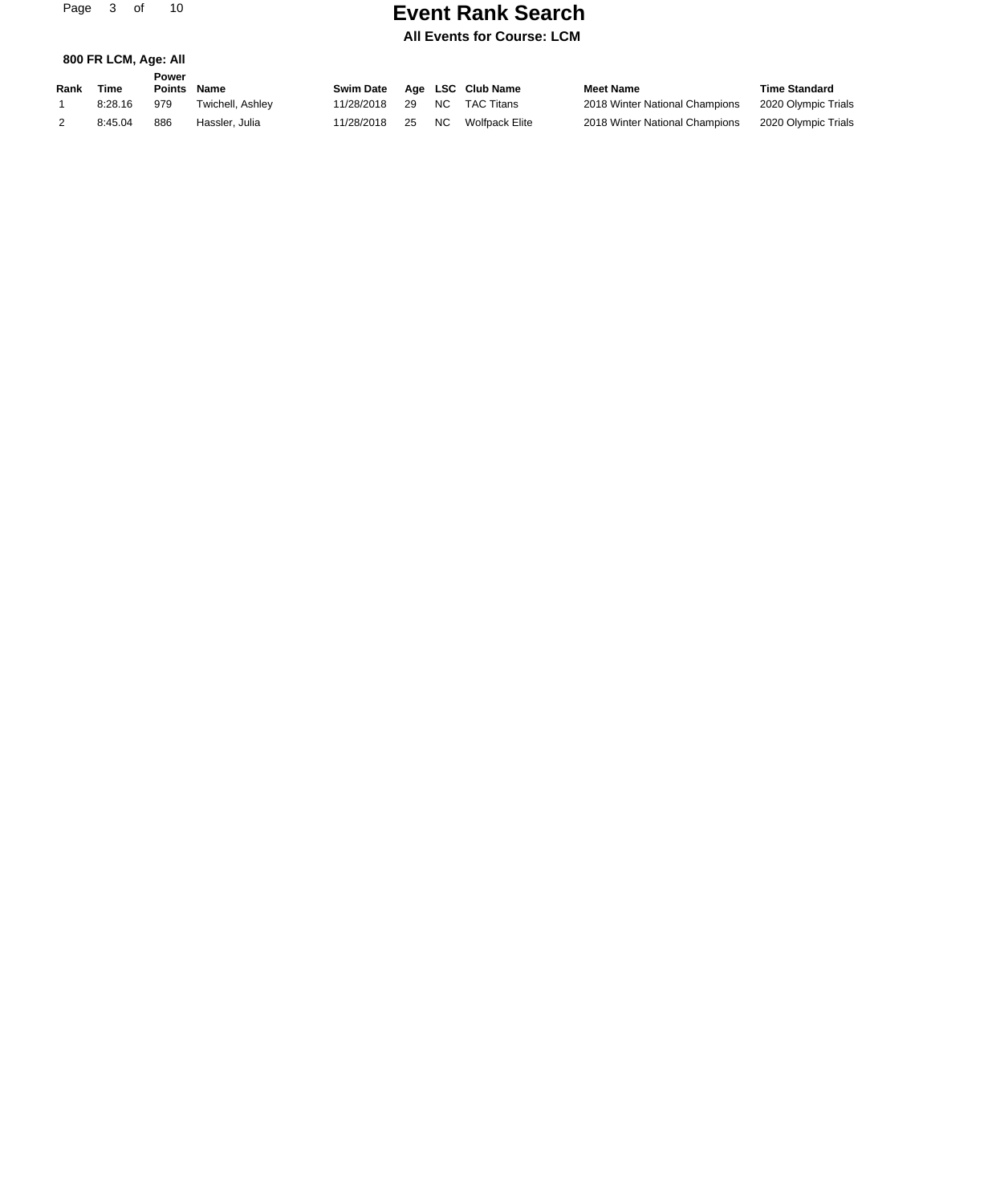Page 4 of 10

**1500 FR LCM, Age: All**

# **Event Rank Search**

|      |          | Power         |                  |                  |    |                |                       |                                |                      |
|------|----------|---------------|------------------|------------------|----|----------------|-----------------------|--------------------------------|----------------------|
| Rank | Time     | <b>Points</b> | <b>Name</b>      | <b>Swim Date</b> |    |                | Age LSC Club Name     | <b>Meet Name</b>               | <b>Time Standard</b> |
|      | 16:09.80 | 1012          | Twichell, Ashley | 12/1/2018        | 29 | NC.            | <b>TAC Titans</b>     | 2018 Winter National Champions | 2020 Olympic Trials  |
|      | 16:32.50 | 948           | Moore, Hannah    | 12/1/2018        | 22 | N <sub>C</sub> | Unattached            | 2018 Winter National Champions | 2020 Olympic Trials  |
|      | 16:34.98 | 941           | Hassler, Julia   | 12/1/2018        | 25 | NC.            | <b>Wolfpack Elite</b> | 2018 Winter National Champions | 2020 Olympic Trials  |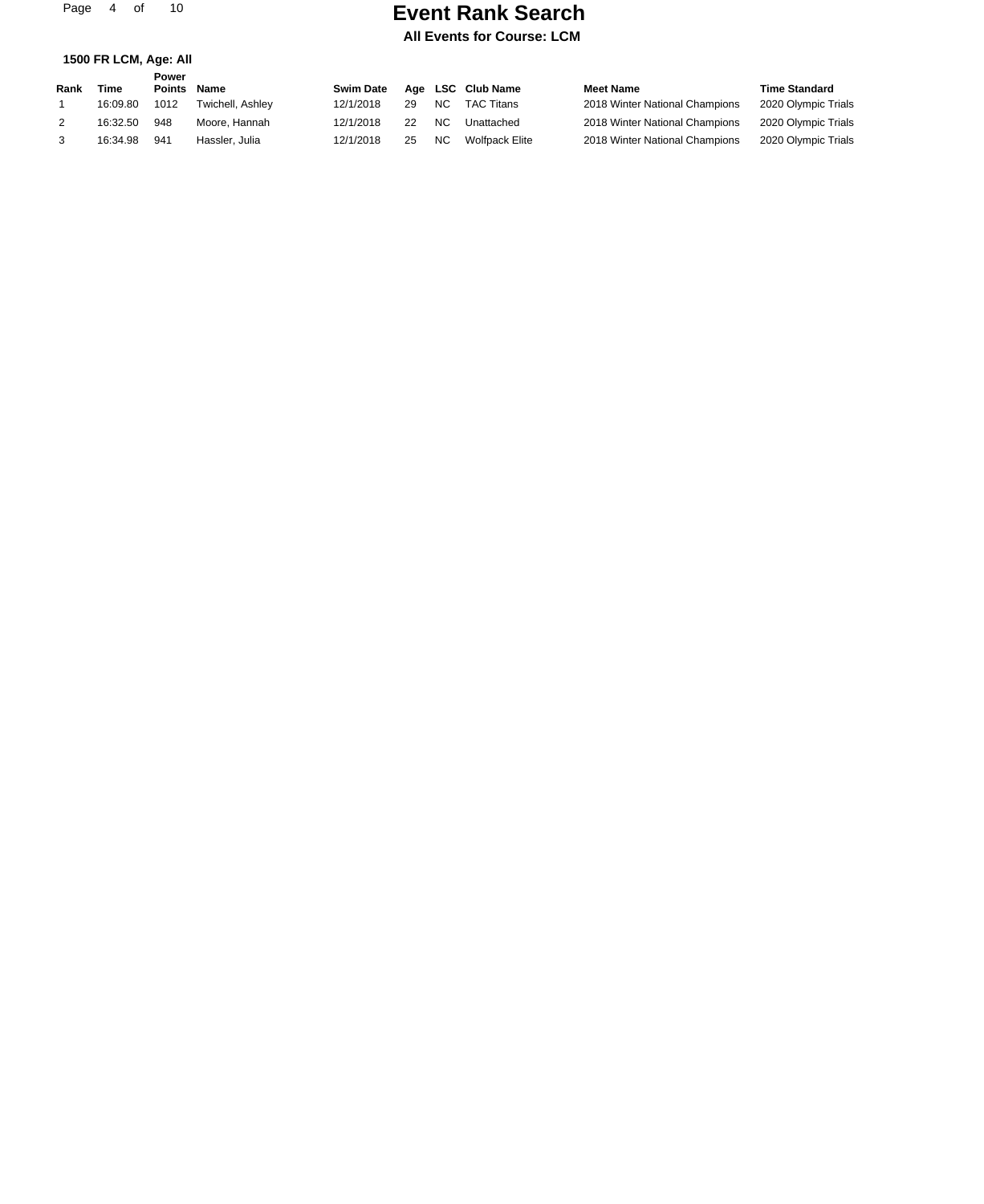**100 BK LCM, Age: All**

### **Event Rank Search**

| Rank | Time    | Power<br><b>Points</b> | <b>Name</b>     | <b>Swim Date</b> |    |                | Age LSC Club Name               | <b>Meet Name</b>               | <b>Time Standard</b> |
|------|---------|------------------------|-----------------|------------------|----|----------------|---------------------------------|--------------------------------|----------------------|
|      | 1:00.53 | 1012                   | Deloof, Ali     | 11/30/2018       | 24 | N <sub>C</sub> | Unattached                      | 2018 Winter National Champions | 2020 Olympic Trials  |
| 2    | 1:02.50 | 932                    | Lindner, Sophie | 11/30/2018       | 18 | <b>NC</b>      | University Of North<br>Carolina | 2018 Winter National Champions | 2020 Olympic Trials  |
| 3    | 1:02.62 | 992                    | Curzan, Claire  | 11/30/2018       | 14 | NC.            | TAC Titans                      | 2018 Winter National Champions | 2020 Olympic Trials  |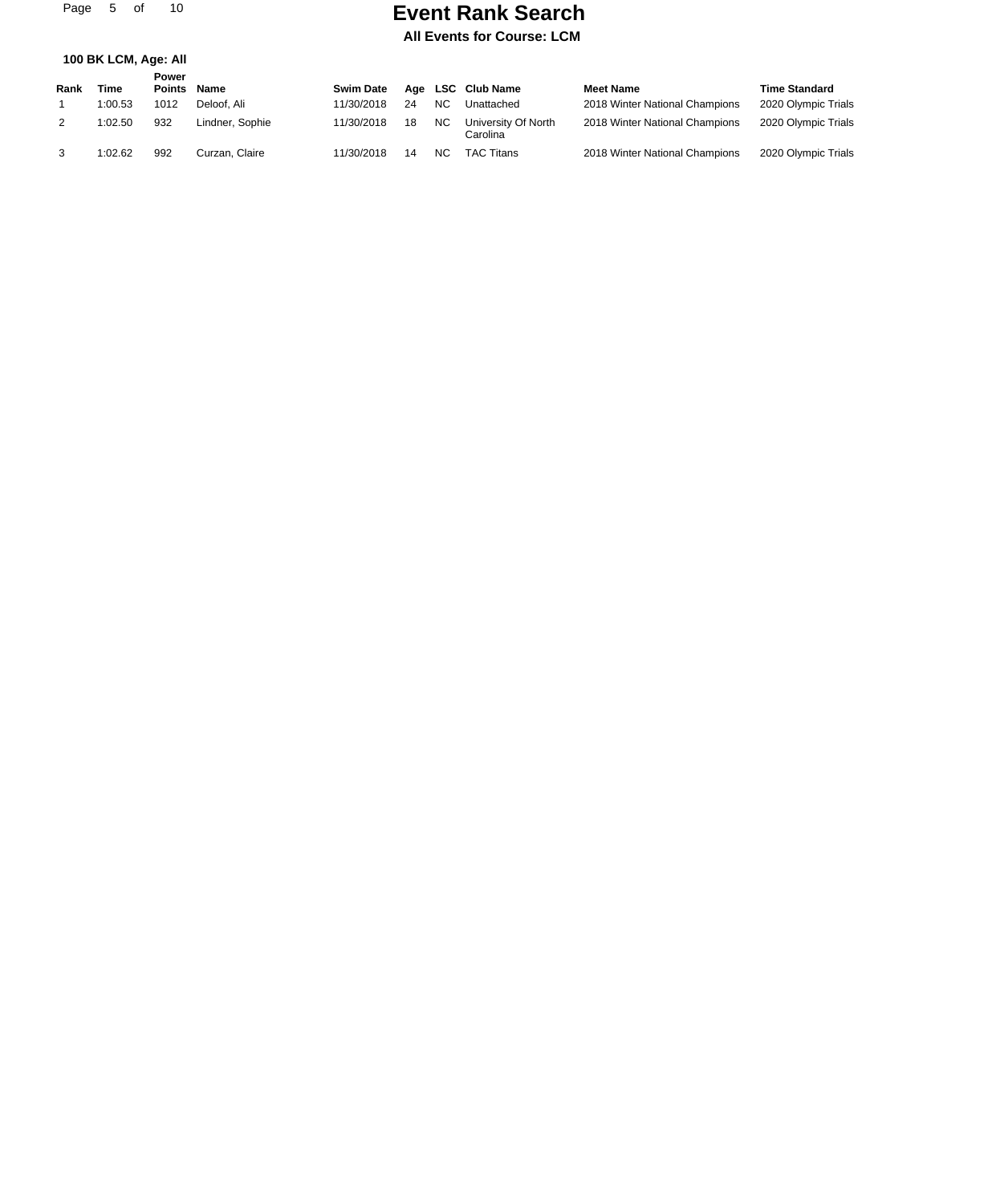Page 6 of 10

### **Event Rank Search**

**All Events for Course: LCM**

#### **100 BR LCM, Age: All**

|      |         | Power  |                  |                  |    |      |                     |                                |                      |
|------|---------|--------|------------------|------------------|----|------|---------------------|--------------------------------|----------------------|
| Rank | Time    | Points | Name             | <b>Swim Date</b> |    |      | Age LSC Club Name   | <b>Meet Name</b>               | <b>Time Standard</b> |
|      | 1:08.14 | 969    | Hansson, Sophie  | 11/30/2018       | 20 | NC . | NC State Universitv | 2018 Winter National Champions | 2020 Olympic Trials  |
|      | 1:09.21 | 946    | Arens, Abby      | 11/30/2018       | 16 | NC.  | Marlins of Raleigh  | 2018 Winter National Champions | 2020 Olympic Trials  |
|      | 1:10.76 | 887    | McCauley, Ashley | 11/30/2018       |    | NC.  | Marlins of Raleigh  | 2018 Winter National Champions | 2020 Olympic Trials  |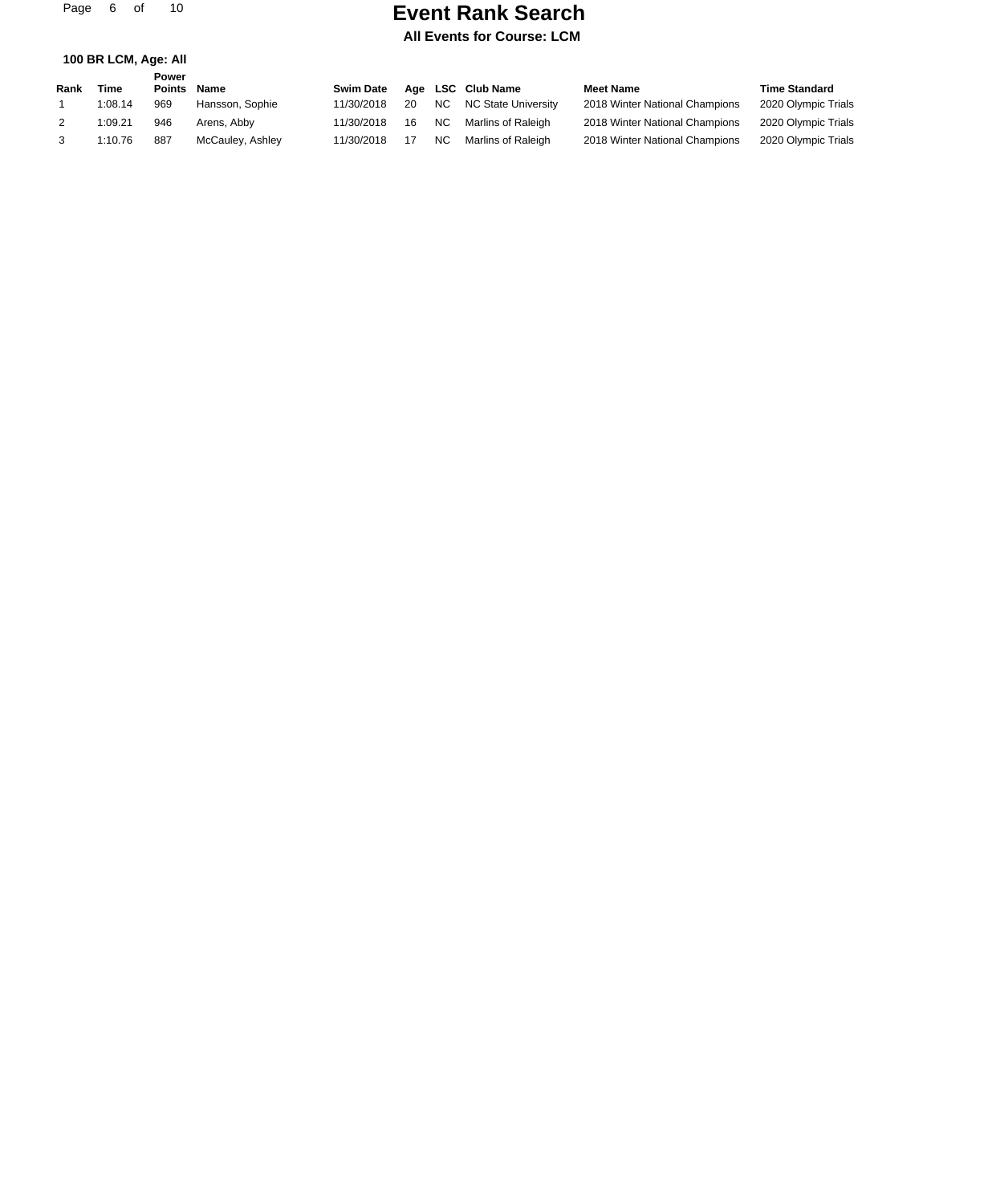Page 7 of 10

**200 BR LCM, Age: All**

## **Event Rank Search**

|      |         | Power         |                  |                  |    |           |                     |                                |                      |
|------|---------|---------------|------------------|------------------|----|-----------|---------------------|--------------------------------|----------------------|
| Rank | Time    | <b>Points</b> | Name             | <b>Swim Date</b> |    |           | Age LSC Club Name   | <b>Meet Name</b>               | <b>Time Standard</b> |
|      | 2:31.08 | 917           | Hansson, Sophie  | 12/1/2018        | 20 | NC.       | NC State Universitv | 2018 Winter National Champions | 2020 Olympic Trials  |
|      | 2:31.64 | 909           | McCauley, Ashley | 12/1/2018        | 17 | <b>NC</b> | Marlins of Raleigh  | 2018 Winter National Champions | 2020 Olympic Trials  |
|      | 2:33.00 | 938           | Rainey, Grace    | 12/1/2018        | 14 | <b>NC</b> | SwimMAC Carolina    | 2018 Winter National Champions | 2020 Olympic Trials  |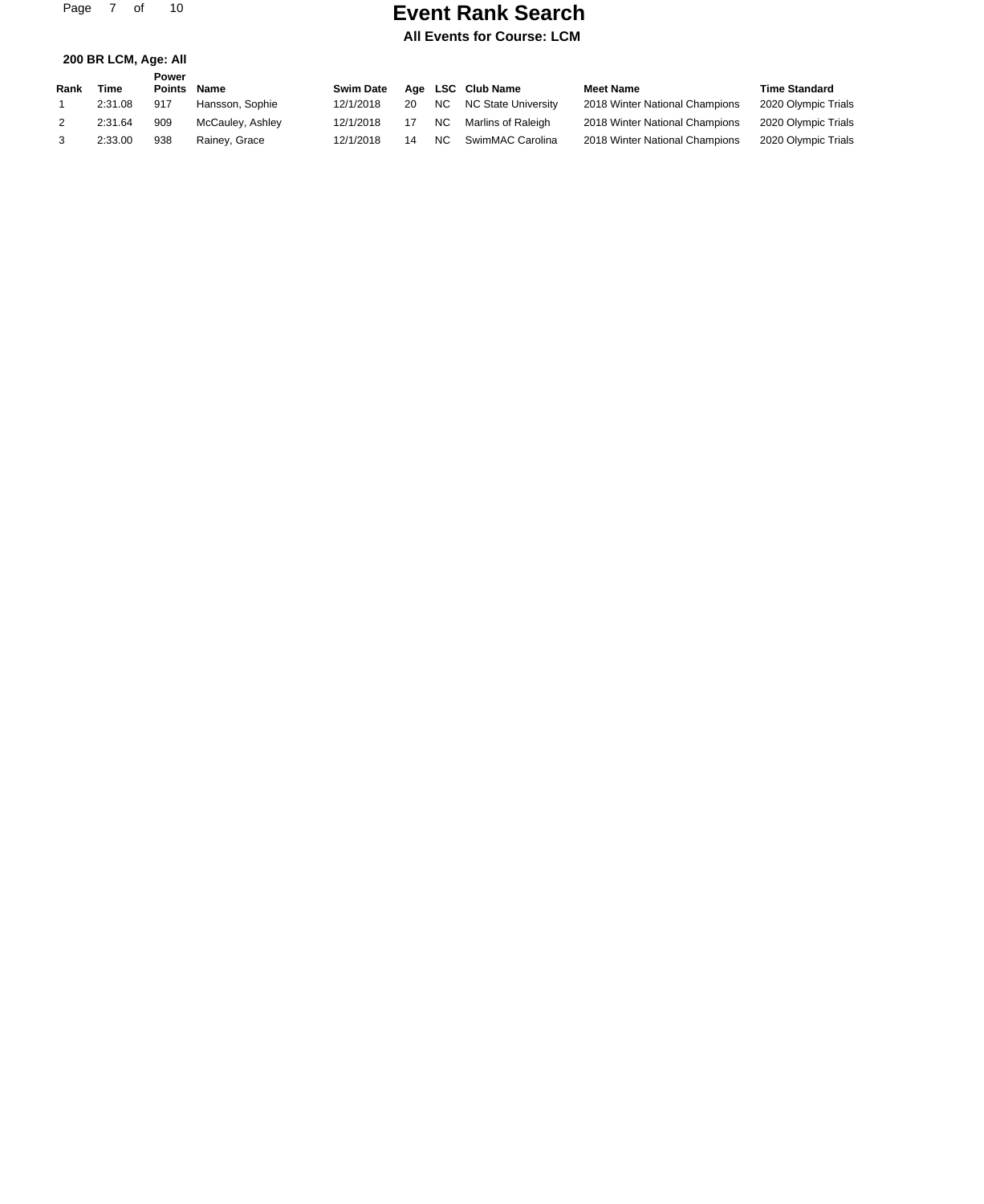Page 8 of

# **Event Rank Search Page 21**

**All Events for Course: LCM**

| 100 FL LCM, Age: All |  |  |
|----------------------|--|--|
|----------------------|--|--|

**Rank Time Name Swim Date Age LSC Club Name Meet Name Time Standard Power Points**

1 59.82 984 Curzan, Claire 11/30/2018 14 NC TAC Titans 2018 Winter National Champions 2020 Olympic Trials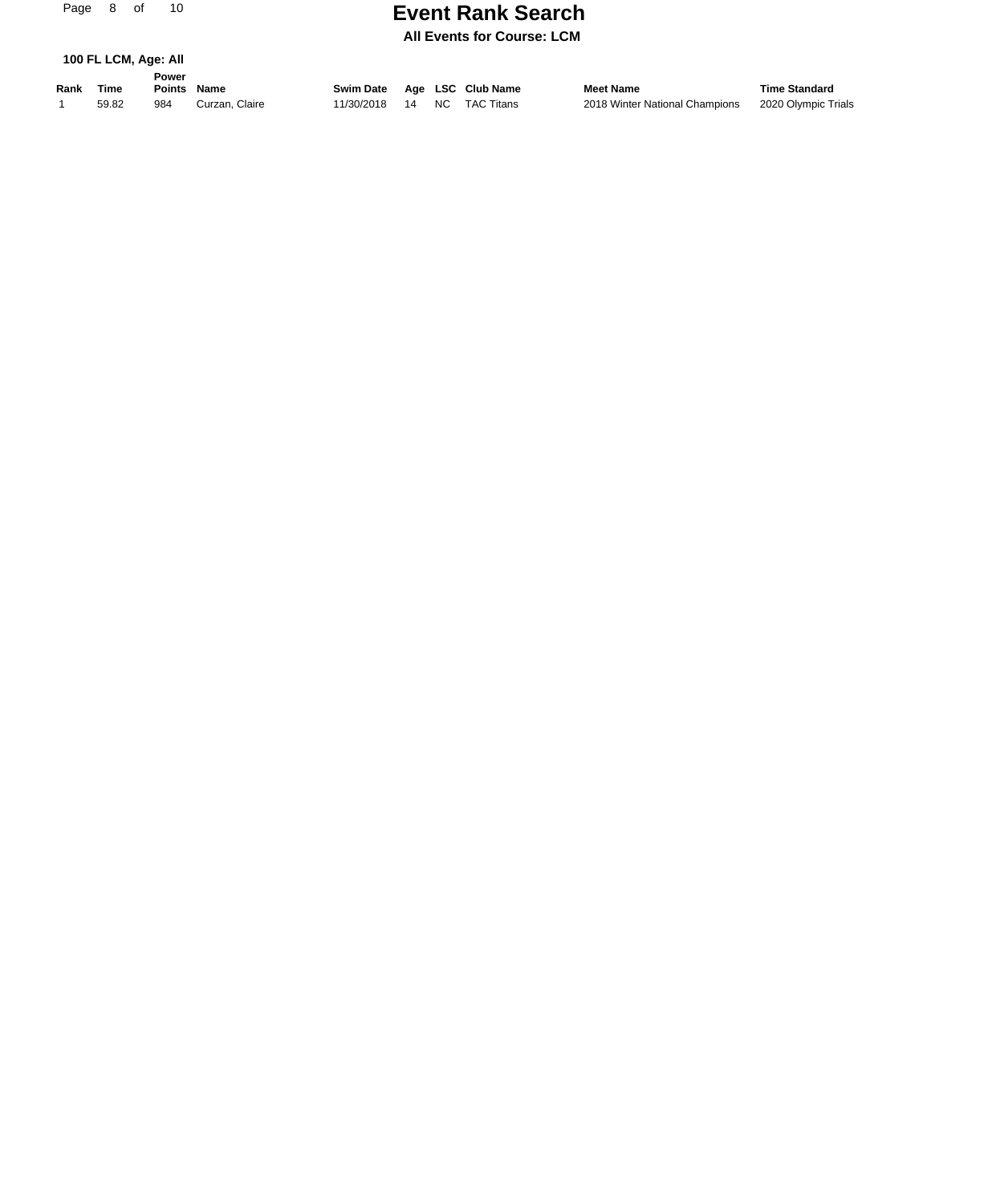Page 9 of 10

## **Event Rank Search**

|  |  | 200 FL LCM, Age: All |  |  |
|--|--|----------------------|--|--|
|--|--|----------------------|--|--|

| Rank | Time    | Power<br><b>Points</b> | Name             | <b>Swim Date</b> |    |                | Age LSC Club Name               | <b>Meet Name</b>               | <b>Time Standard</b> |
|------|---------|------------------------|------------------|------------------|----|----------------|---------------------------------|--------------------------------|----------------------|
|      | 2:11.93 | 975                    | Hook. Charlotte  | 12/1/2018        | 14 | N <sub>C</sub> | <b>TAC Titans</b>               | 2018 Winter National Champions | 2020 Olympic Trials  |
|      | 2:13.57 | 888                    | Cameron, Bryanna | 12/1/2018        | 20 | <b>NC</b>      | University Of North<br>Carolina | 2018 Winter National Champions | 2020 Olympic Trials  |